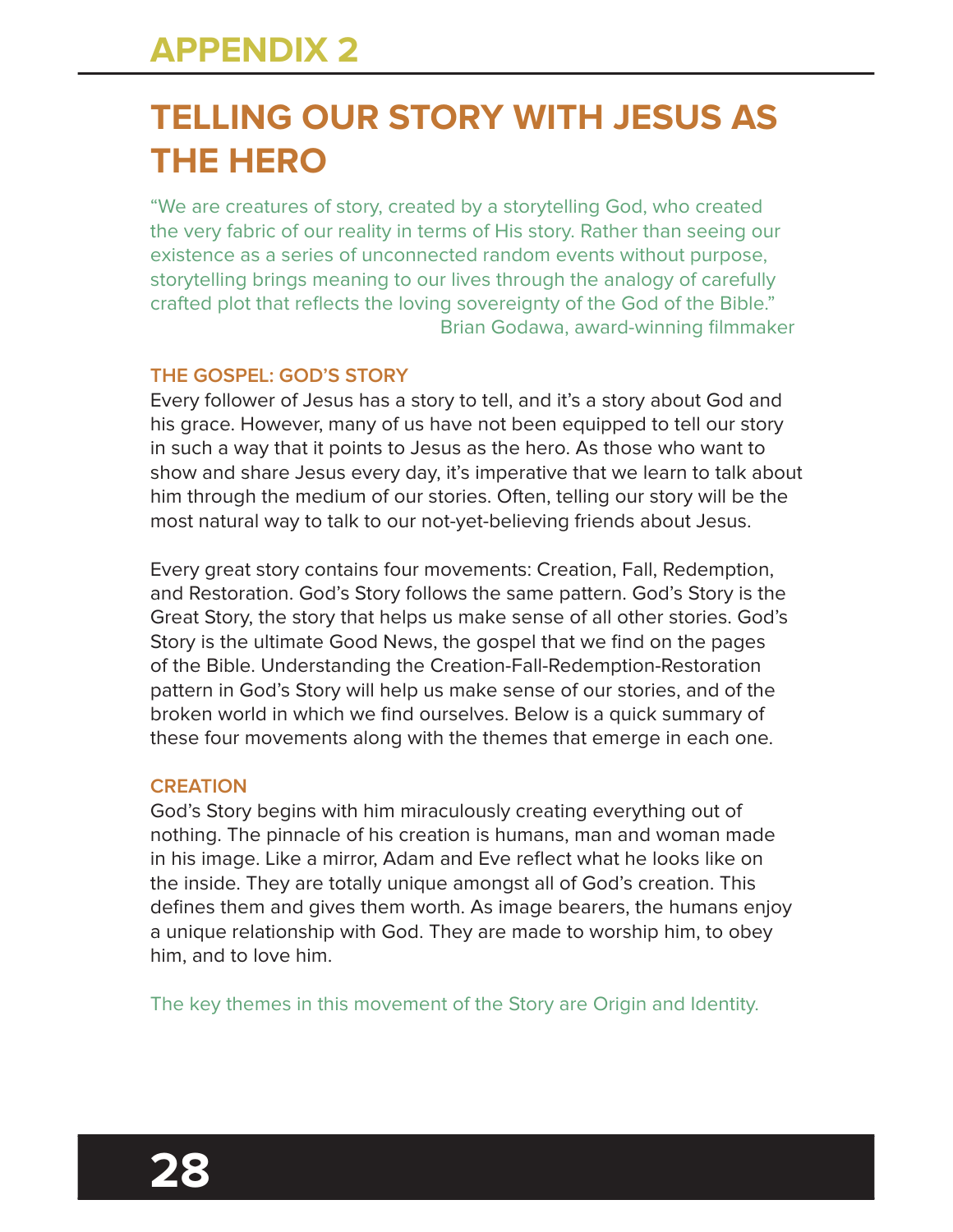### **FALL**

Though Adam and Eve enjoy a close relationship with God, they eventually choose to disobey him. They rebel against God, and choose to believe lies about their identity. This rebellion, called sin, brings about relational brokenness between Adam, Eve, and God. Ashamed, they hide from him and place blame on each other and on the serpent who deceived them (he was later revealed to be Satan). As a result of their sin, they would face death someday. God curses the serpent, and foretells of a coming day when he would be destroyed.

The key themes in this movement of the Story are Brokenness and Blame.

# **REDEMPTION**

Many generations after Adam and Eve, God chooses to enter a special covenant relationship with Abraham, and with his descendants. These people will become a nation called Israel, and God's plan is to bless the whole world through them. He is like a father to them, and loves them deeply. After being miraculously freed from slavery in Egypt, under the leadership of Moses, God leads his people to the land he'd promised years before to provide for them. God also establishes a sacrificial system that allows his people to substitute the life of an animal in place of their own life. This makes it possible for God to forgive his people's sin, and for them to remain in relationship with him.

In the Promised Land, the Israelites rebel against God's authority and experience oppression from neighboring nations, but over and over again God rescues them when they cry out to him. Israel eventually becomes a well-established nation led by a succession of kings, but their pattern of rebellion and repentance continues. Finally, God removes them from the land because they persistently worship false gods despite the warning of God's prophets. However, God promises to one day send a perfect king who will redeem and rescue his people completely.

After 400 years of silence from God, his people finally hear him speak. Jesus, the Son of God, is miraculously born to a young virgin woman, a clear sign that he is the promised rescuer the prophets foretold. Empowered by the Holy Spirit, Jesus lives a sinless life, always obeying God, his Father. He begins to establish his kingdom by healing the sick, showing compassion to the poor and needy, freeing the spiritually oppressed, and telling people that he can forgive their sins if they

**29**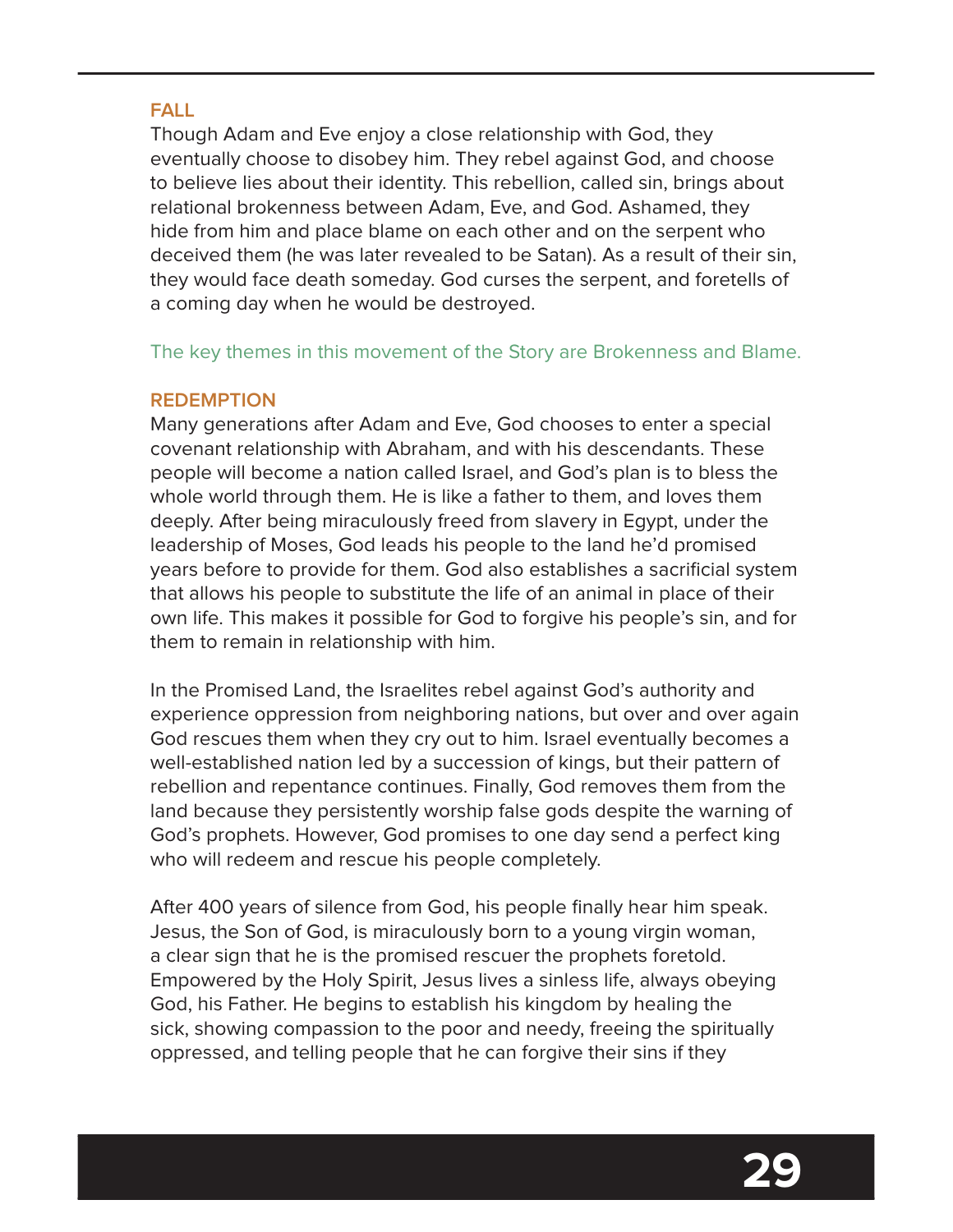put their trust in him. He is fully God and fully man. His message of forgiveness through faith deeply offends the religious leaders of his day, and they orchestrate his execution.

However, three days later Jesus rises from the dead! His followers see him, and he sends them out to tell everyone that forgiveness of sins is possible through faith in him. His death pays the penalty for all of the sins of humanity, making the rescue and redemption of everyone possible! Through him, people can now be made right with God, and know him as their Father.

The key themes in this movement of the Story are Rescue and Deliverance.

# **RESTORATION**

A few weeks after the resurrection, Jesus ascends into heaven and sends his Holy Spirit to live inside of his followers, giving them new desires and the new power they need to walk in his ways. His followers are called a "new creation", and through the Spirit's power, are gradually changed to become more like Jesus.

Though Jesus began ruling as the King of his people while he was on earth, he will return to earth someday to judge all people, to establish his full rule and reign, and to usher in a new heavens and a new earth. Here, God's people will worship him perfectly-Father, Son, and Spirit-just as they were originally created to do. Jesus' followers anxiously await this amazing day!

The key themes in this movement of the Story are Hope and Transformation.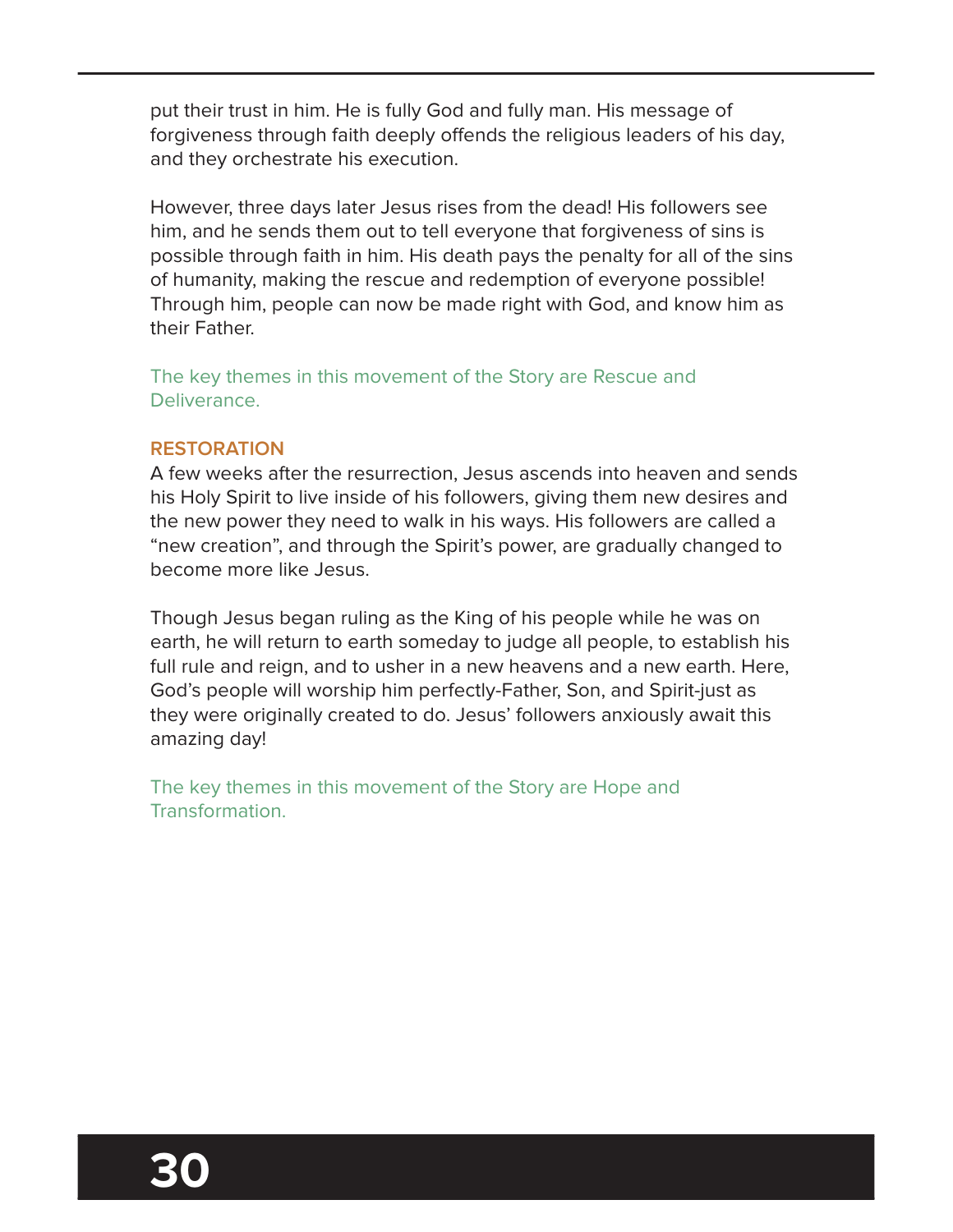# **PUTTING TOGETHER YOUR GOSPEL STORY**

Understanding God's Story is essential for properly interpreting the Creation-Fall-Redemption-Restoration elements in our own story. Though we regularly believe that our stories are about us, our stories are really about God. "In him we live and move and have our being" (Acts 17:28).

Your story is ultimately God's Story. It's by him and about him. Your story is good news, a story about God's redemption of a broken person. He is the main character and the hero, not you. "For from him and through him and to him are all things. To him be glory forever." (Romans 11:36).

Think through the four elements of your story, and consider how each one is an opportunity to point to your need for God and his work. Our stories consist of a countless string of smaller scenes, so begin by praying and asking the Holy Spirit to show you which parts you should include in your gospel story.

### **CREATION**

We all have a fundamental belief about our origin – who or what gave us our existence, made us who we are, and shaped us into the person we are today. God's Story begins with him bringing everything into existence. He is the author and main character of the Story, and all things find their worth and value in him.

And yet, all of us have looked to someone or something other than God to define us, to give us a sense of worth and value. As you begin your gospel story, talk about your background, some early shaping influences, and what gave you your sense of worth and value.

#### Key Themes: Origin, Identity

Key Gospel Question: Who or what most shaped your understanding of yourself? What were the sources of your sense of personal value and identity?

# Other questions to consider:

- Where were you born and what was going on in your family at the time? - Talk about your relationships with your family members (parents, siblings, or other important people)

- Early on, who and what were some of the main influences in your life?
- What did you believe about God?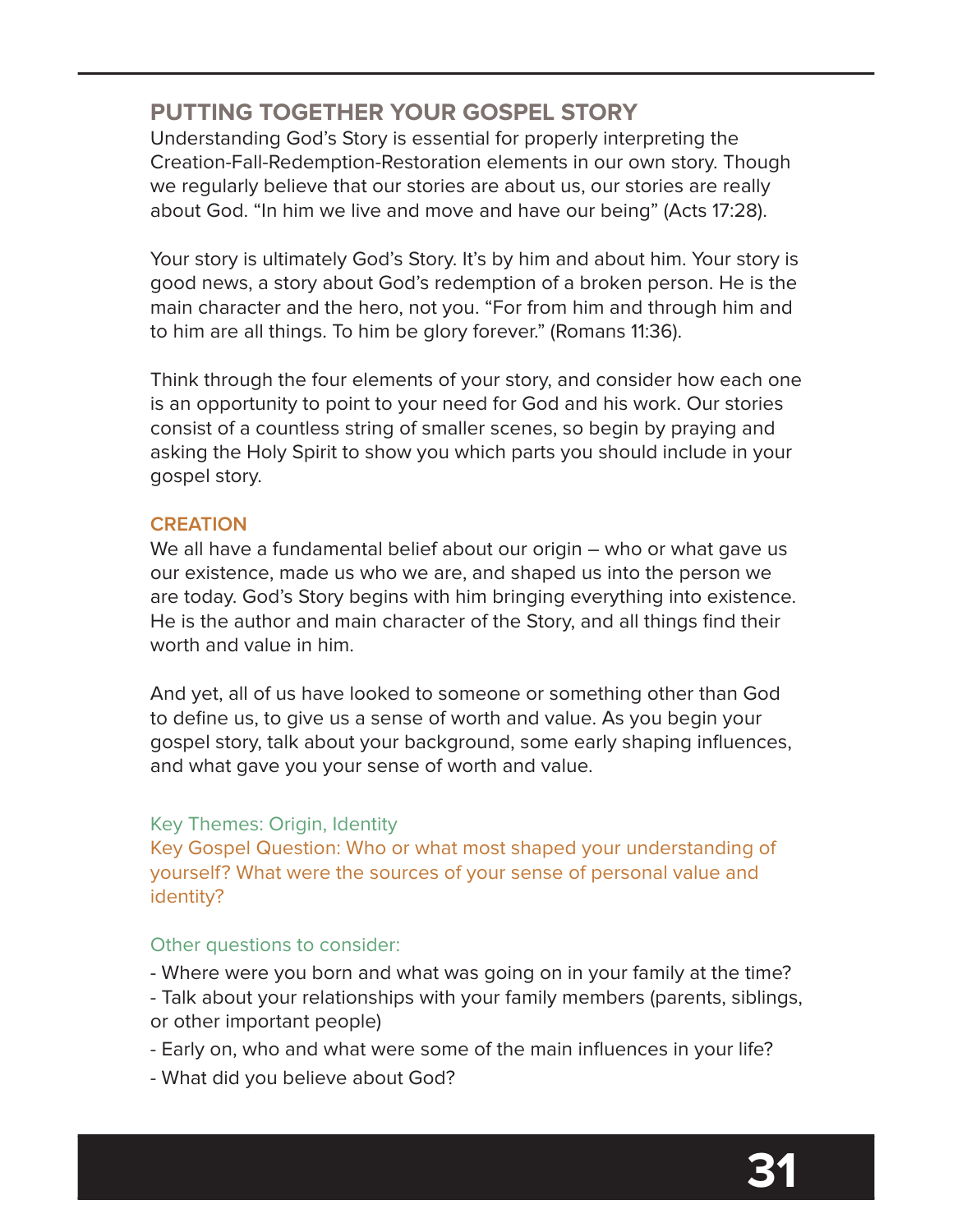### **FALL**

The world we live in is not as it should be. We are not as we should be. Brokenness is all around us. We have deeply held convictions about why things are broken. We often tend to place the blame at the feet of others: parents, siblings, friends, teachers, leaders, and even the government.

God's Story shows us that our own sin is the primary thing that wreaks havoc on our lives. As you tell your gospel story, talk about specific ways that your sin brought about pain and destruction in your life. Include failed attempts at fixing the brokenness in your life.

#### Key Themes: Brokenness, Blame

Key Gospel Question: How was your relationship with God and others not the way God created it to be? Why?

### Other questions to consider:

- What were some of your most painful experiences?
- How did you respond to the pain?
- What was broken in your life? Relationships? Behavior? Attitudes? Health?
- Who was to blame for this brokenness?
- How did you try to fix the brokenness? Were those efforts effective?

# **REDEMPTION**

All of us look to created things to save us, to rescue us, to give us significance, and to make us right. Money, possessions, acceptance, approval, relationships, and achievements all seem to offer some hope for repairing the brokenness in our lives. Education, government, recreation, and self-fulfillment can grab our attention as potential saviors, too. But the gospel tells a diferent story! The Redemption movement of your story has the potential to be very powerful because you get to declare your faith in Jesus as the One who has saved and rescued you. Talk specifically about how you placed your trust in Jesus to save and rescue you from your sin and from the brokenness in your life. Describe how Jesus' life, death and resurrection have brought redemption to specific broken parts of your story.

# Key Themes: Rescue, Deliverance

Key Gospel Question: How has Jesus redeemed and rescued you through his death on the cross? How did you come to put your faith and trust in Him to save you and restore your life to the way God intended it to be?

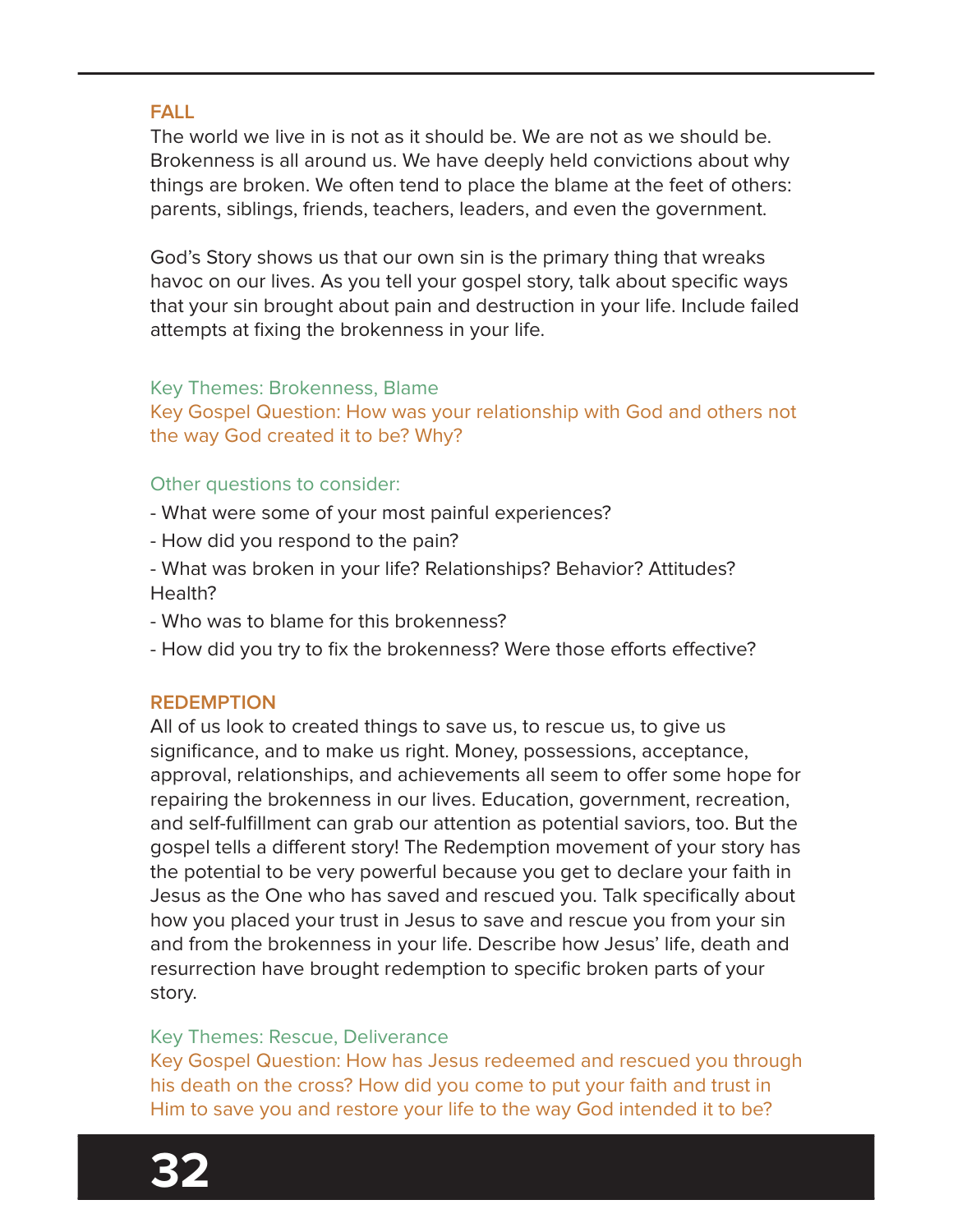#### Other questions to consider:

- What people or things failed to rescue you?

- How did the Spirit lead you to put your faith in Jesus? Did he use people, the Bible, a supernatural experience, difficult circumstances, a powerful message?

- What were some of the effects of your belief in Jesus? How did you begin to experience God restoring you back to the way you were originally created?

#### **RESTORATION**

There's a deep longing within each of us for change, for things to be diferent tomorrow than they are today. For some, this means finding a job or a spouse. Others hope for world peace and a fair distribution of resources, a Utopian society. The desire to "have it all" is a longing that many share. What we're all craving is a mending of the brokenness that surrounds us. We want restoration, but we want it to look a certain way.

Because of what Jesus has done, restoration has begun. We are a new creation, and we've been made right with the Father! In God's Story, restoration means that his image bearers begin to live in the way they were originally created to live. His Spirit lives in and through us, making us more like Jesus, even though we are still living in a fallen, broken world. Conclude your gospel story by talking about what the Spirit is doing in your life now. Share some evidences of his grace, indicators that you've been made new, that his restorative work has already begun in you.

#### Key Themes: Hope, Transformation

Key Gospel Question: What has changed and is changing in your life now? Who and what is the focus of your life today?

#### Other questions to consider:

- What are you hoping will change next week, month, year, 10 years?

- Who is the focus of your preferred version of the future?

- What are some specific ways you've seen the Spirit make you more like Jesus (consider the fruit of the Spirit in Galatians 5:22-23)? Examine restoration in your attitude, your behavior, and your relationships, and be as specific as you can.

- What aspect of the new heavens and new earth are you most excited about?

**33**